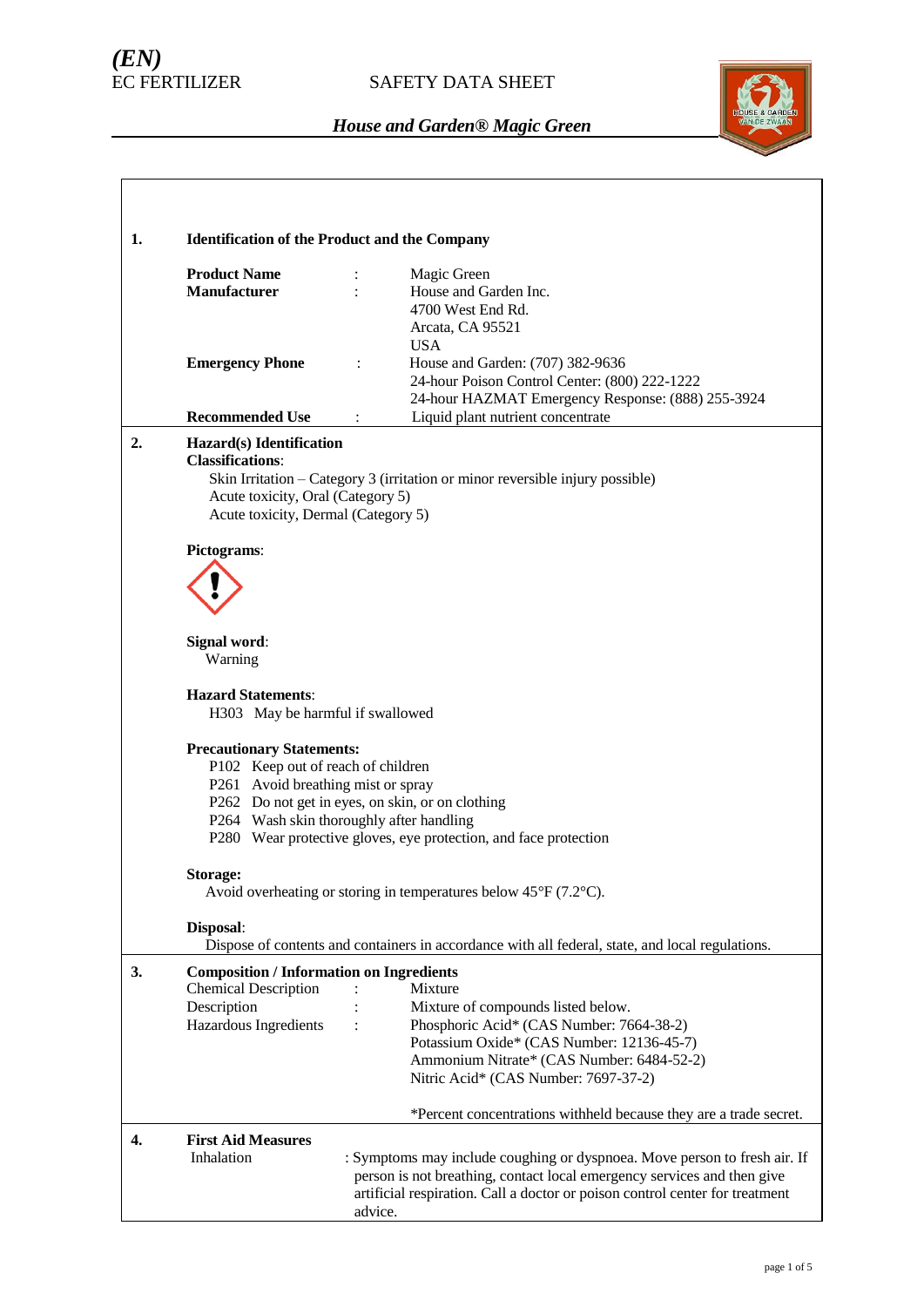SAFETY DATA SHEET



|    | Skin                                                                    | : Symptoms may include skin irritation. Remove contaminated clothing,<br>thoroughly wash exposed area with water and soap for 15 minutes. Call a<br>doctor or poison control center for treatment advice if symptoms persist.                                                                        |
|----|-------------------------------------------------------------------------|------------------------------------------------------------------------------------------------------------------------------------------------------------------------------------------------------------------------------------------------------------------------------------------------------|
|    | Eyes                                                                    | : Irritant. Hold eye open and rinse gently with water for at least 15 minutes,<br>ensuring to flush underneath the eyelids. Call a doctor or poison control<br>center for treatment advice.                                                                                                          |
|    | Ingestion                                                               | : Gastro-intestinal irritant. Call a doctor or poison control center for<br>immediate treatment advice. Have person sip a glass of water if able to<br>swallow. Do not induce vomiting unless advised to do so by a medical<br>professional. Do not give anything by mouth to an unconscious person. |
|    | <b>First Aid Facilities</b>                                             | : Water, wash facilities                                                                                                                                                                                                                                                                             |
| 5. | <b>Fire Fighting Measures</b>                                           |                                                                                                                                                                                                                                                                                                      |
|    | <b>Extinguishing Media</b>                                              | : The product itself is not combustible; in case of fire in its immediate<br>environment, preferred extinguishing media are water spray, foam, $CO2$ ,<br>dry ice.                                                                                                                                   |
|    | Unsuitable                                                              |                                                                                                                                                                                                                                                                                                      |
|    | <b>Extinguishing Media</b><br>Hazards from combustion<br>of the product | : Water jet.<br>: Decomposes on heating. Combustion can produce toxic fumes and<br>irritating nitrate gases.                                                                                                                                                                                         |
|    | Protective equipment                                                    | : In case of fire, wear a self-contained breathing apparatus and eye<br>protection.                                                                                                                                                                                                                  |
| 6. | <b>Accidental Release Measures</b>                                      |                                                                                                                                                                                                                                                                                                      |
|    | <b>Emergency Procedures</b>                                             | : Ensure adequate ventilation. Wear safety glasses and appropriate gloves.<br>Chemical-resistant gloves are needed for the sustained contact.<br>Disposable nitrile gloves are adequate for incidental contact (rinse hands<br>after removing gloves). Prevent product from entering sewer drains or |
|    | <b>Personal Precautions</b>                                             | surface waters.<br>: Avoid contact with skin and eyes.                                                                                                                                                                                                                                               |
|    | Containment and                                                         | : Stop the source of the spill. Control the spill using floor dry, absorbent                                                                                                                                                                                                                         |
|    | Cleanup, Materials,                                                     | materials booms/socks, or towels. Clean up the spill using absorbent.                                                                                                                                                                                                                                |
|    | Methods, Procedure                                                      | Disposal subject to all applicable federal, state, and local regulations.                                                                                                                                                                                                                            |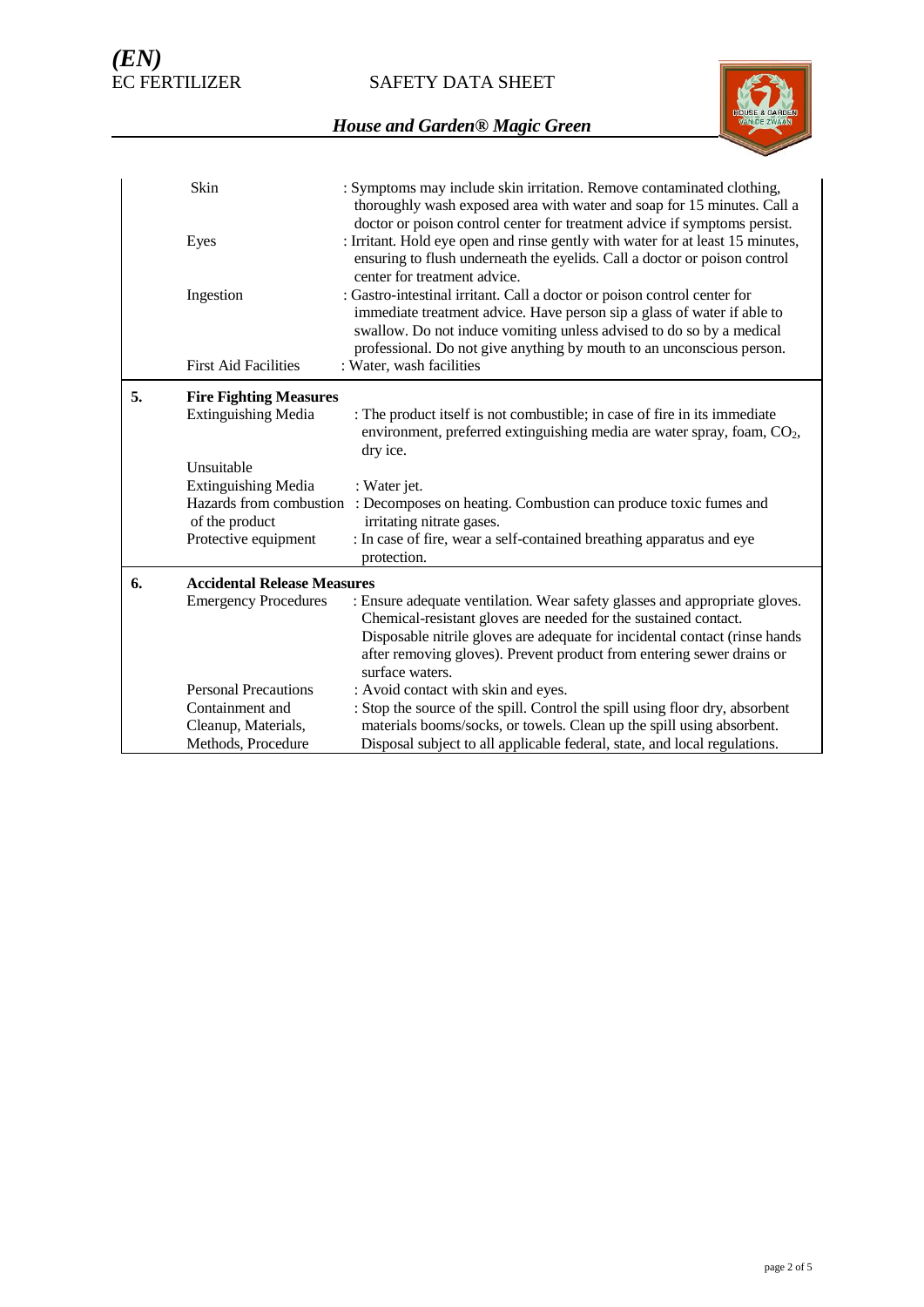

| 7.           | <b>Handling &amp; Storage</b>                                                                                                                                                                                                                                                                                                                                                                                                                                   |                                                                                                                                                                                                |     |                   |                                |                  |
|--------------|-----------------------------------------------------------------------------------------------------------------------------------------------------------------------------------------------------------------------------------------------------------------------------------------------------------------------------------------------------------------------------------------------------------------------------------------------------------------|------------------------------------------------------------------------------------------------------------------------------------------------------------------------------------------------|-----|-------------------|--------------------------------|------------------|
|              | Handling:<br>Keep out of reach of children. Not for internal use. Avoid contact with skin and eyes. Irritates the skin,<br>mucous membranes, eyes and gullet. Wear suitable protective clothing.<br>In case of contact with skin or eyes, wash immediately with plenty of water.<br>Technical precautions: safety shower and eye shower stations.<br>Store at a temperature between 7 and 30 degrees Centigrade.<br>Storage:                                    |                                                                                                                                                                                                |     |                   |                                |                  |
|              | Storage conditions: Take all necessary precautions to prevent contamination in case of damaged<br>containers. Store the containers on drip trays or barrier material to prevent product from being<br>discharged to the sewer or surface water. Avoid rough handling to ensure structural integrity.                                                                                                                                                            |                                                                                                                                                                                                |     |                   |                                |                  |
| 8.           | <b>Exposure Control/Personal Protection</b>                                                                                                                                                                                                                                                                                                                                                                                                                     |                                                                                                                                                                                                |     |                   |                                |                  |
| Exposure and |                                                                                                                                                                                                                                                                                                                                                                                                                                                                 |                                                                                                                                                                                                |     | <b>OSHA PEL</b>   |                                | <b>ACGIH TLV</b> |
|              | <b>Threshold Limits</b>                                                                                                                                                                                                                                                                                                                                                                                                                                         |                                                                                                                                                                                                | ppm | mg/m <sup>3</sup> | TWA $(mg/m^3)$ STEL $(mg/m^3)$ |                  |
|              |                                                                                                                                                                                                                                                                                                                                                                                                                                                                 | Phosphoric Acid                                                                                                                                                                                | n/a | $\mathbf{1}$      | 1                              | 3                |
|              |                                                                                                                                                                                                                                                                                                                                                                                                                                                                 | Potassium Oxide                                                                                                                                                                                | n/a | n/a               | n/a                            | n/a              |
|              |                                                                                                                                                                                                                                                                                                                                                                                                                                                                 | Ammonium Nitrate                                                                                                                                                                               | n/a | n/a               | n/a                            | n/a              |
|              |                                                                                                                                                                                                                                                                                                                                                                                                                                                                 | Nitric Acid                                                                                                                                                                                    | 2   | 5                 | 2                              | 4                |
|              | OSHA PEL: Occupation Safety and Health Administration Permissible Exposure Limits<br><b>ACGIH TLV:</b> American Conference of Governmental Industrial Hygienists threshold limit value<br>TWA: Time-weighted Average (for a conventional 8-hour workday)<br>STEL: Short Term Exposure Limit (a 15-minute, time-weighted average concentration to which workers may<br>be exposed up to four times per day with at least 60 minutes between successive exposure) |                                                                                                                                                                                                |     |                   |                                |                  |
|              | <b>Engineering Controls</b>                                                                                                                                                                                                                                                                                                                                                                                                                                     | : Access to running water and an eye wash station.                                                                                                                                             |     |                   |                                |                  |
|              | Personal Protective Equipment:<br>Skin                                                                                                                                                                                                                                                                                                                                                                                                                          | : Wear nitrile gloves when working with the product in case of incidental exposure.<br>Promptly remove contaminated clothing and rinse skin for 15 minutes. Launder<br>clothing before re-use. |     |                   |                                |                  |
|              | Eyes                                                                                                                                                                                                                                                                                                                                                                                                                                                            | : Wear safety glasses or goggles when working with this product in case of<br>accidental splash or mist. Ensure an eye-wash station is near work area.                                         |     |                   |                                |                  |
|              | Respiratory                                                                                                                                                                                                                                                                                                                                                                                                                                                     | : No special safety equipment needed. Avoid inhaling mists or fumes by using                                                                                                                   |     |                   |                                |                  |
|              |                                                                                                                                                                                                                                                                                                                                                                                                                                                                 | appropriate handling methods.                                                                                                                                                                  |     |                   |                                |                  |
| 9.           | <b>Physical &amp; Chemical Properties</b>                                                                                                                                                                                                                                                                                                                                                                                                                       |                                                                                                                                                                                                |     |                   |                                |                  |
|              | Appearance                                                                                                                                                                                                                                                                                                                                                                                                                                                      | : Deep brown liquid                                                                                                                                                                            |     |                   |                                |                  |
|              | Upper flammability limit                                                                                                                                                                                                                                                                                                                                                                                                                                        | : Unavailable                                                                                                                                                                                  |     |                   |                                |                  |
|              | Lower flammability limit : Unavailable                                                                                                                                                                                                                                                                                                                                                                                                                          |                                                                                                                                                                                                |     |                   |                                |                  |
|              | Odor                                                                                                                                                                                                                                                                                                                                                                                                                                                            | : Herbaceous fragrance                                                                                                                                                                         |     |                   |                                |                  |
|              | Vapor Pressure                                                                                                                                                                                                                                                                                                                                                                                                                                                  | : Unavailable                                                                                                                                                                                  |     |                   |                                |                  |
|              | Odor Threshold                                                                                                                                                                                                                                                                                                                                                                                                                                                  | : Unavailable                                                                                                                                                                                  |     |                   |                                |                  |
|              | Vapor Density                                                                                                                                                                                                                                                                                                                                                                                                                                                   | : Unavailable                                                                                                                                                                                  |     |                   |                                |                  |
|              | pH                                                                                                                                                                                                                                                                                                                                                                                                                                                              | $: 5.5 - 7$                                                                                                                                                                                    |     |                   |                                |                  |
|              | Density                                                                                                                                                                                                                                                                                                                                                                                                                                                         | : 1.30 kg/L at $30^{\circ}$ C                                                                                                                                                                  |     |                   |                                |                  |
|              | <b>Melting Point</b>                                                                                                                                                                                                                                                                                                                                                                                                                                            | : Unavailable                                                                                                                                                                                  |     |                   |                                |                  |
|              | <b>Freezing Point</b>                                                                                                                                                                                                                                                                                                                                                                                                                                           | : Unavailable                                                                                                                                                                                  |     |                   |                                |                  |
|              | Solubility                                                                                                                                                                                                                                                                                                                                                                                                                                                      | : Fully soluble                                                                                                                                                                                |     |                   |                                |                  |
|              | <b>Boiling Point</b>                                                                                                                                                                                                                                                                                                                                                                                                                                            | : Unavailable                                                                                                                                                                                  |     |                   |                                |                  |
|              | <b>Boiling Range</b>                                                                                                                                                                                                                                                                                                                                                                                                                                            | : Unavailable                                                                                                                                                                                  |     |                   |                                |                  |
|              | Crystallization temperature : $<0$ <sup>o</sup> C                                                                                                                                                                                                                                                                                                                                                                                                               |                                                                                                                                                                                                |     |                   |                                |                  |
|              | <b>Flash Point</b>                                                                                                                                                                                                                                                                                                                                                                                                                                              | : Unavailable                                                                                                                                                                                  |     |                   |                                |                  |
|              | <b>Evaporation Rate</b>                                                                                                                                                                                                                                                                                                                                                                                                                                         | : Unavailable                                                                                                                                                                                  |     |                   |                                |                  |
|              | Danger of Explosion                                                                                                                                                                                                                                                                                                                                                                                                                                             | : None.                                                                                                                                                                                        |     |                   |                                |                  |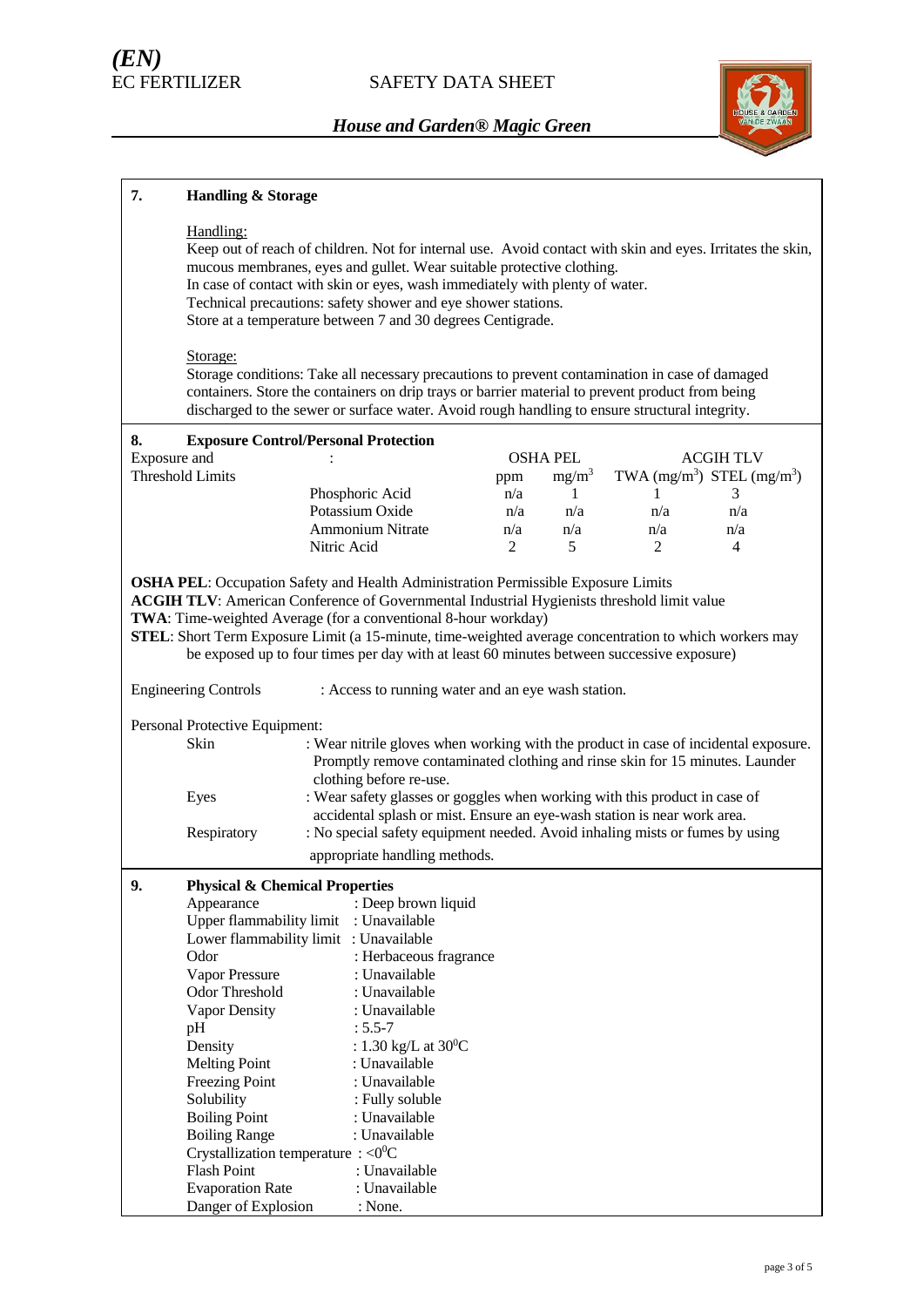

|     | Flammability                                               | : n/a                                                                                                                               |  |  |  |
|-----|------------------------------------------------------------|-------------------------------------------------------------------------------------------------------------------------------------|--|--|--|
|     | Auto-ignition Temperature : Material is not self-igniting. |                                                                                                                                     |  |  |  |
|     | Decomposition Temperature: Unavailable                     |                                                                                                                                     |  |  |  |
|     | Vapor Pressure                                             | : Unavailable                                                                                                                       |  |  |  |
|     | Viscosity                                                  | : Unavailable                                                                                                                       |  |  |  |
|     |                                                            | Partition Coefficient (n-octanol/water) : Unavailable                                                                               |  |  |  |
| 10. | <b>Stability &amp; Reactivity</b>                          | Chemical Reactivity : No reactivity anticipated. Poses little or no immediate hazard.                                               |  |  |  |
|     | <b>Chemical Stability</b>                                  | : Stable under normal conditions of use and storage. No stabilizers needed.<br>Color change is not indicative of any safety issues. |  |  |  |
|     |                                                            | Conditions to Avoid: Do not expose to heat in excess of 200°C.                                                                      |  |  |  |
|     | Materials to Avoid                                         | : Metals and alkalis                                                                                                                |  |  |  |
|     | Suitable Materials                                         | : Plastics, PVC                                                                                                                     |  |  |  |
| 11. | <b>Toxicological Information</b>                           |                                                                                                                                     |  |  |  |
|     | Routes of Entry                                            | : Eye, skin contact, inhalation, and ingestion.                                                                                     |  |  |  |
|     | Eyes                                                       | : Immediate and delayed irritation, reddening in acute and chronic exposure.                                                        |  |  |  |
|     | Skin                                                       | : Immediate and delayed irritation. Long term exposure may cause skin                                                               |  |  |  |
|     |                                                            | degradation. Chronic exposure to be avoided.                                                                                        |  |  |  |
|     | Inhalation                                                 | : Fumes are not produced in standard environmental storage conditions. Fumes                                                        |  |  |  |
|     |                                                            | caused by fire contain nitrogen oxides, which are dangerous if inhaled, and                                                         |  |  |  |
|     |                                                            | can result in coughing, dyspnoea, drowsiness, unconsciousness, and death.                                                           |  |  |  |
|     | Ingestion                                                  | : Acute and chronic ingestion can result in abdominal pain, blue lips, blue                                                         |  |  |  |
|     |                                                            | fingernails, blue skin, convulsions, diarrhea, dizziness, burning sensations,                                                       |  |  |  |
|     |                                                            | vomiting, weakness, shock, collapse, and unconsciousness.                                                                           |  |  |  |
|     | LD50                                                       | : Unavailable                                                                                                                       |  |  |  |
|     | Carcinogenic                                               | : None of the mixture ingredients are listed on the National Toxicology Program                                                     |  |  |  |
|     | Properties                                                 | Report on Carcinogens or on the International Agency for Research on Cancer                                                         |  |  |  |
|     |                                                            | Monographs.                                                                                                                         |  |  |  |
| 12. | <b>Ecological Information</b>                              |                                                                                                                                     |  |  |  |
|     | Ecotoxicity                                                | : There is no data specific to this product. It is potentially toxic the organisms in<br>its concentrated form.                     |  |  |  |
|     | Persistence and                                            | : Inherently biodegradable. Non-persistent.                                                                                         |  |  |  |
|     | Degradability                                              |                                                                                                                                     |  |  |  |
|     | Mobility                                                   | : Mobile in aqueous solutions.                                                                                                      |  |  |  |
|     | Bioaccumulation                                            | : Chemicals will be held in vegetative material with no toxic effects to livestock or                                               |  |  |  |
|     | Potential                                                  | humans.                                                                                                                             |  |  |  |
|     | Environmental                                              | : Do not release into surface waters. Contamination can cause algae blooms and                                                      |  |  |  |
|     | Protection                                                 | anoxic conditions, both of which are harmful to aquatic ecosystems.                                                                 |  |  |  |
|     | Leaching                                                   | : Limited.                                                                                                                          |  |  |  |
|     |                                                            |                                                                                                                                     |  |  |  |
|     |                                                            |                                                                                                                                     |  |  |  |
|     |                                                            |                                                                                                                                     |  |  |  |